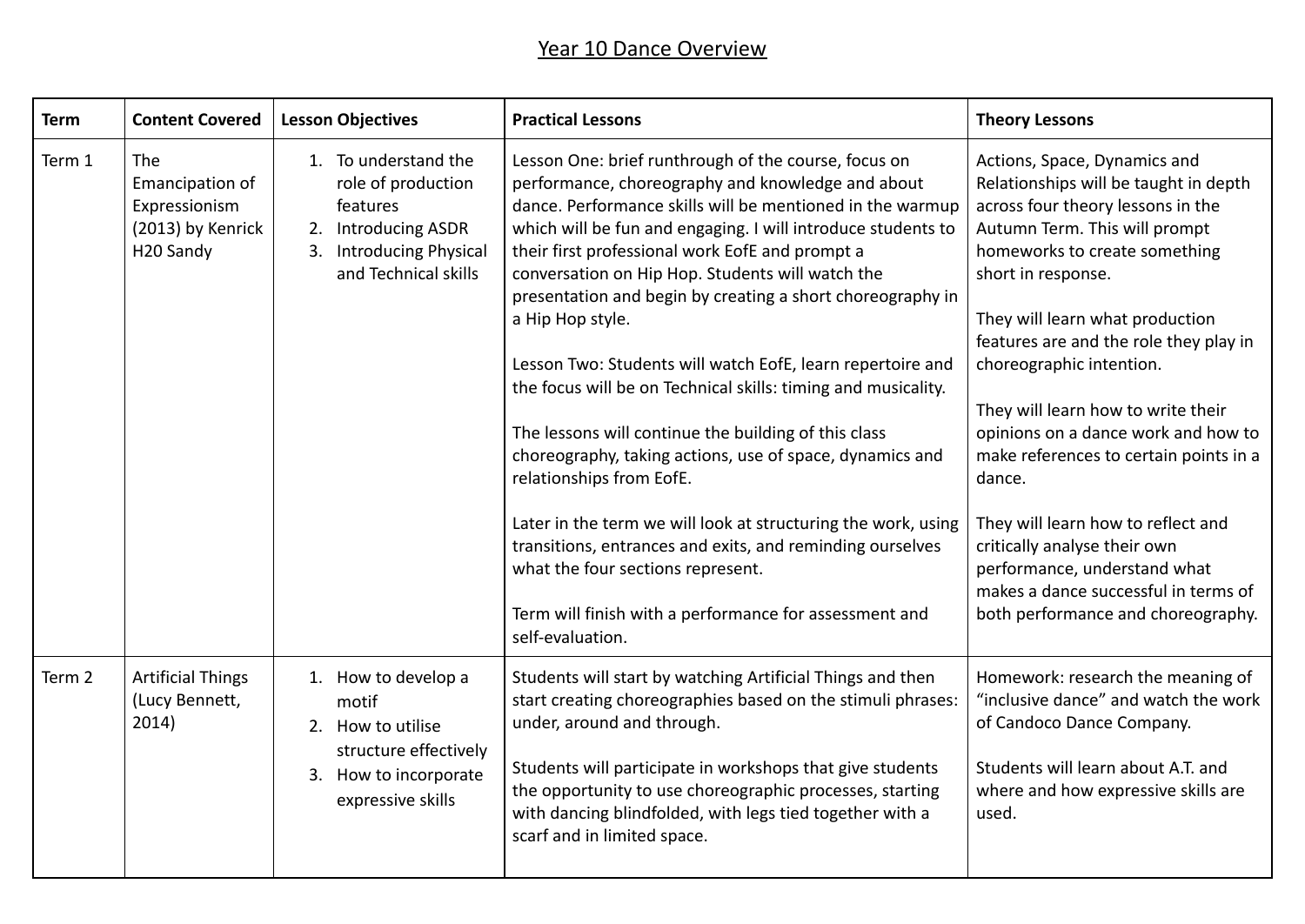|        |                                         | 4. How to use physical<br>theatre for narrative<br>dances.                                                                                                                                                                                                                                           | Pupils will then structure their dances together to create a<br>whole dance piece for assessment.                                                                                                                                                                                                                                                                                                                                                                                                                                                            |                                                                                                                                                                                                                                                                                                                        |
|--------|-----------------------------------------|------------------------------------------------------------------------------------------------------------------------------------------------------------------------------------------------------------------------------------------------------------------------------------------------------|--------------------------------------------------------------------------------------------------------------------------------------------------------------------------------------------------------------------------------------------------------------------------------------------------------------------------------------------------------------------------------------------------------------------------------------------------------------------------------------------------------------------------------------------------------------|------------------------------------------------------------------------------------------------------------------------------------------------------------------------------------------------------------------------------------------------------------------------------------------------------------------------|
| Term 3 | Shadows<br>(Christopher<br>Bruce, 2014) | Using choreographic<br>1.<br>processes.<br>Learning how to<br>2.<br>respond to a given<br>stimulus.<br>Critical appreciation<br>3.<br>of understanding the<br>features of<br>production.                                                                                                             | Students will learn repertoire from each of the four<br>dancers on stage, and analyse the choreographic intention<br>behind each phrase and what they tell the audience about<br>the character.<br>Students will create versions of these characters, using the<br>same techniques to clearly show the audience their<br>choreographic intention.<br>Students will be able to design their group choreographies<br>with production features to prepare them for their mock<br>exams.                                                                         | Students will watch Shadows and<br>learn the context of Europe in WW2<br>and the impact it had on Jewish<br>families.<br>They will learn how choreographies<br>are created professionally and how a<br>professional work is made up of all<br>features of production including<br>lighting, aural setting and costume. |
| Term 4 | Infra (Wayne<br>McGregor, 2008)         | 1. To learn the style of<br>contemporary ballet<br>2. To be able to<br>choreograph<br>accordingly in styles<br>less familiar to us<br>To develop physical<br>3.<br>skills to a higher<br>level, learn about<br>nutrition and have a<br>clear understanding<br>of the importance of<br>mental skills. | Students will learn ballet techniques, including basic ballet<br>positions, pirouettes, travel and posture.<br>Students will learn some repertoire and create their own<br>duets with room to add their own choreographic<br>interpretation to their assessment piece. This will include<br>the opportunity to translate ballet material into another<br>style, for example a turn done on point done on your<br>knees.<br>Students will work intensely on their physical skills and<br>nutrition to give them experience of being a professional<br>dancer. | Students will watch and learn the<br>fundamental facts about Infra and<br>about the history of ballet.                                                                                                                                                                                                                 |
| Term 5 | A Linha Curva<br>(Itzik Galili, 2009)   | To learn the styles of<br>1.<br>Capoeira, Samba                                                                                                                                                                                                                                                      | Students will attend workshops that focus on capoeira,<br>samba and contemporary and memorise the techniques in<br>preparation for their own class choreography.                                                                                                                                                                                                                                                                                                                                                                                             | Students will learn the history of<br>capoeira, samba and contemporary<br>dancing.                                                                                                                                                                                                                                     |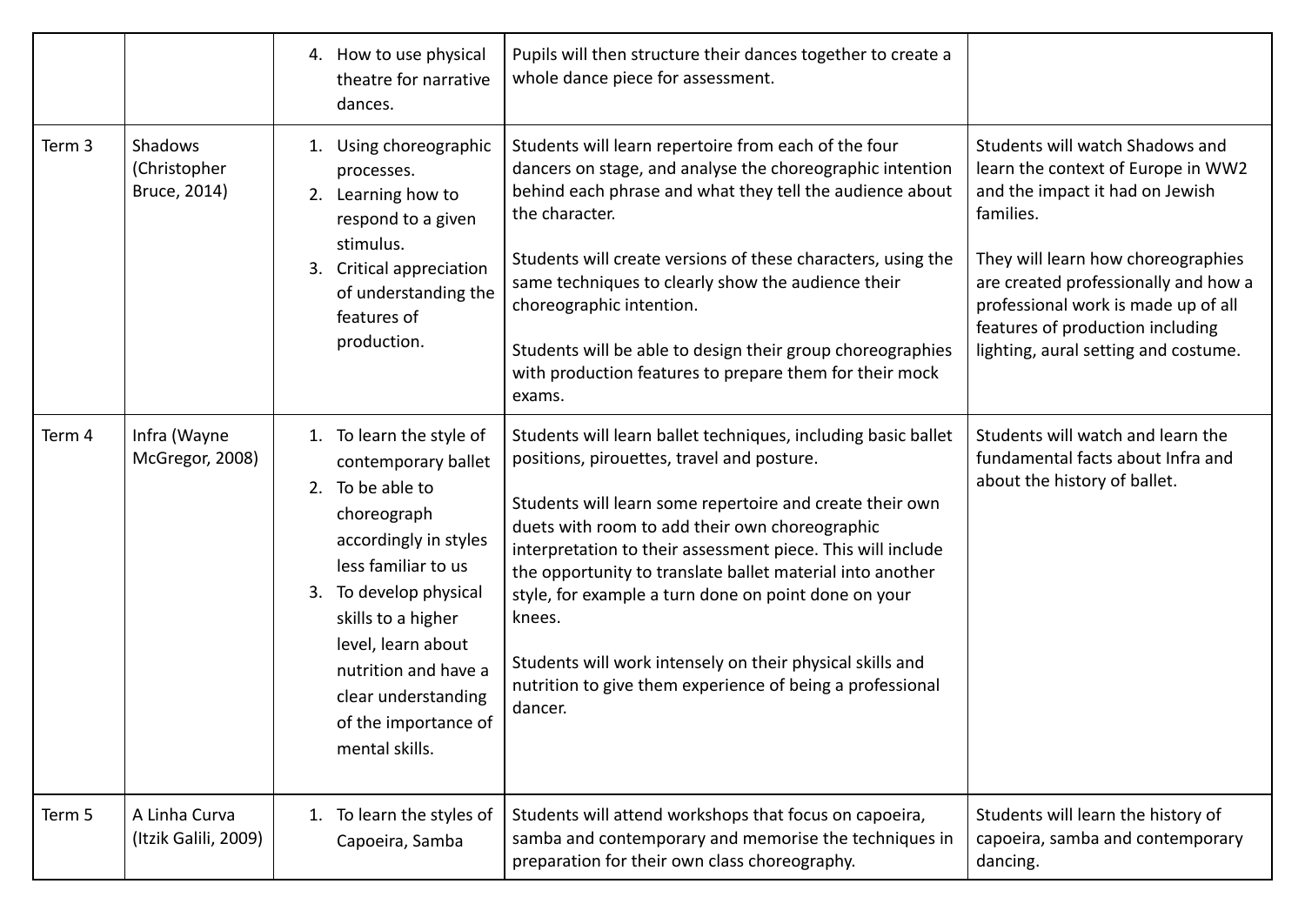|        |                                             | and Contemporary<br>and be able to<br>choreograph<br>accordingly using<br>these skills and<br>styles.<br>To learn how to use<br>2.<br>space and structure<br>at a professional<br>level.                                                                       | Students will use choreographic processes, accumulation,<br>unison, canon and fragmentation specifically to create a<br>class piece.<br>They will learn how to have perfect timing and time<br>entrances and exits perfectly. | Students will recap their knowledge<br>of physical, technical, expressive and<br>mental skills.                                                    |
|--------|---------------------------------------------|----------------------------------------------------------------------------------------------------------------------------------------------------------------------------------------------------------------------------------------------------------------|-------------------------------------------------------------------------------------------------------------------------------------------------------------------------------------------------------------------------------|----------------------------------------------------------------------------------------------------------------------------------------------------|
| Term 6 | Within Her Eyes<br>(James Cousins,<br>2016) | To create a duet that<br>$1_{\cdot}$<br>matches the<br>choreographic<br>intention of<br>emotionally moving<br>the audience using<br>developed<br>expressive skills.<br>2. To learn the set<br>phrases in<br>preparation for year<br>11's Autumn<br>assessment. | Students will use contact work to create duets that use all<br>the skills they have learnt throughout the year.<br>They will learn the set phrases that they will perform in<br>Autumn for part of their GCSE grade.          | Students will prepare for the mock<br>theory exam recapping all the<br>professional works and choreographic<br>approaches, intentions and devices. |